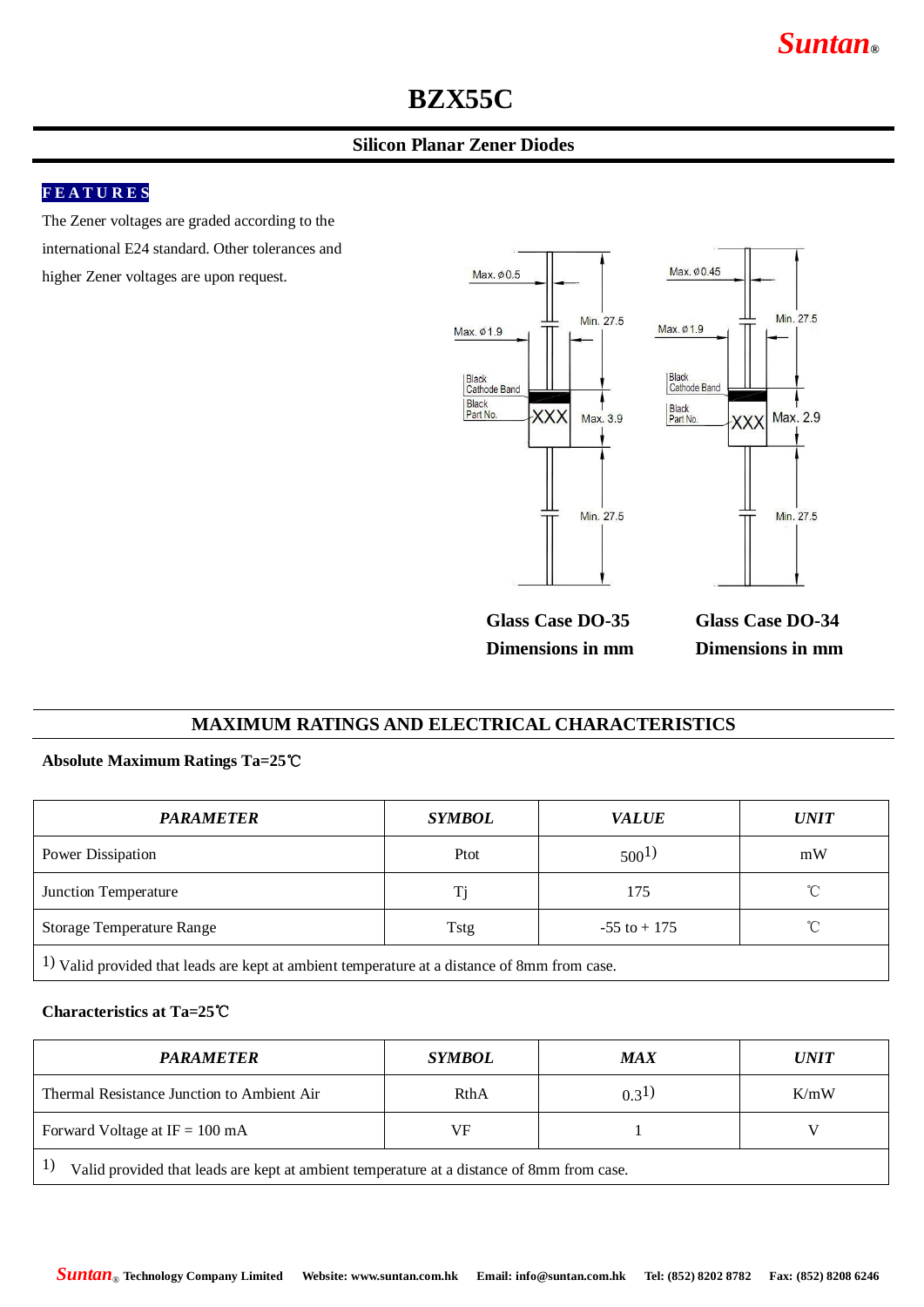# **Silicon Planar Zener Diodes BZX55C**

|                                | Zener Voltage Range <sup>1)</sup> |            | <b>Dynamic Resistance</b> |                 |                 | Reverse Leakage Current |                    |                |                              |                                       |
|--------------------------------|-----------------------------------|------------|---------------------------|-----------------|-----------------|-------------------------|--------------------|----------------|------------------------------|---------------------------------------|
| TYPE                           | $V_{\rm znom}$                    | <b>VzT</b> | at Izr                    | $Z_{ZT}$        | $Z_{Zk}$        | at Izk                  | $Ta = 25^{\circ}C$ | $Ta = 125 °C$  | I <sub>R</sub> at<br>$V_{R}$ | Temp. Coefficient<br>of Zener Voltage |
|                                | (V)                               | (V)        | (mA)                      | Max. $(\Omega)$ | Max. $(\Omega)$ | (mA)                    | Max. $(\mu A)$     | Max. $(\mu A)$ | (V)                          | TKvz (%/K)                            |
| <b>BZX55C0V8</b> <sup>2)</sup> | 0.8                               | 0.730.83   | 5                         | 8               | 50              | $\mathbf{1}$            | $\blacksquare$     | $\blacksquare$ | $\mathcal{L}^{\mathcal{A}}$  | $-0.26-0.23$                          |
| BZX55C2V0                      | $\overline{2}$                    | 1.82.15    | 5                         | 85              | 600             | $\mathbf{1}$            | 100                | 200            | $\mathbf{1}$                 | $-0.09-0.06$                          |
| BZX55C2V2                      | 2.2                               | 2.082.33   | 5                         | 85              | 600             | $\mathbf{1}$            | 75                 | 160            | $\mathbf{1}$                 | $-0.09-0.06$                          |
| BZX55C2V4                      | 2.4                               | 2.282.56   | 5                         | 85              | 600             | $\mathbf{1}$            | 50                 | 100            | $\mathbf{1}$                 | $-0.09-0.06$                          |
| BZX55C2V7                      | 2.7                               | 2.52.9     | 5                         | 85              | 600             | $\mathbf{1}$            | 10                 | 50             | $\mathbf{1}$                 | $-0.09-0.06$                          |
| BZX55C3V0                      | 3                                 | 2.83.2     | 5                         | 85              | 600             | $\mathbf{1}$            | $\overline{4}$     | 40             | $\mathbf{1}$                 | $-0.08-0.05$                          |
| BZX55C3V3                      | 3.3                               | 3.13.5     | 5                         | 85              | 600             | $\mathbf{1}$            | $\overline{2}$     | 40             | $\mathbf{1}$                 | $-0.08-0.05$                          |
| BZX55C3V6                      | 3.6                               | 3.43.8     | 5                         | 85              | 600             | $\mathbf{1}$            | $\overline{2}$     | 40             | $\mathbf{1}$                 | $-0.08-0.05$                          |
| <b>BZX55C3V9</b>               | 3.9                               | 3.74.1     | 5                         | 85              | 600             | $\mathbf{1}$            | $\overline{2}$     | 40             | $\mathbf{1}$                 | $-0.08-0.05$                          |
| BZX55C4V3                      | 4.3                               | 44.6       | 5                         | 75              | 600             | $\mathbf{1}$            | $\mathbf{1}$       | 20             | $\mathbf{1}$                 | $-0.06-0.03$                          |
| BZX55C4V7                      | 4.7                               | 4.45       | 5                         | 60              | 600             | $\mathbf{1}$            | 0.5                | 10             | $\mathbf{1}$                 | $-0.05+0.02$                          |
| <b>BZX55C5V1</b>               | 5.1                               | 4.85.4     | 5                         | 35              | 550             | $\mathbf{1}$            | 0.1                | $\overline{2}$ | $\mathbf{1}$                 | $-0.02+0.02$                          |
| BZX55C5V6                      | 5.6                               | 5.26       | 5                         | 25              | 450             | $\mathbf{1}$            | 0.1                | $\overline{2}$ | $\mathbf{1}$                 | $-0.05+0.05$                          |
| BZX55C6V2                      | 6.2                               | 5.86.6     | 5                         | 10              | 200             | $\mathbf{1}$            | 0.1                | $\overline{2}$ | $\overline{2}$               | 0.030.06                              |
| BZX55C6V8                      | 6.8                               | 6.47.2     | 5                         | 8               | 150             | $\mathbf{1}$            | 0.1                | $\overline{2}$ | 3                            | 0.030.07                              |
| <b>BZX55C7V5</b>               | 7.5                               | 77.9       | 5                         | 7               | 50              | 1                       | 0.1                | $\overline{2}$ | 5                            | 0.030.07                              |
| <b>BZX55C8V2</b>               | 8.2                               | 7.78.7     | 5                         | $\tau$          | 50              | $\mathbf{1}$            | 0.1                | $\overline{2}$ | 6.2                          | 0.030.08                              |
| <b>BZX55C9V1</b>               | 9.1                               | 8.59.6     | 5                         | 10              | 50              | $1\,$                   | 0.1                | $\overline{2}$ | 6.8                          | 0.030.09                              |
| <b>BZX55C10</b>                | 10                                | 9.410.6    | 5                         | 15              | 70              | $\mathbf{1}$            | 0.1                | $\overline{2}$ | 7.5                          | 0.030.1                               |
| <b>BZX55C11</b>                | 11                                | 10.411.6   | 5                         | 20              | 70              | $\mathbf{1}$            | 0.1                | $\overline{2}$ | 8.2                          | 0.030.11                              |
| <b>BZX55C12</b>                | 12                                | 11.412.7   | 5                         | 20              | 90              | $\mathbf{1}$            | 0.1                | $\overline{2}$ | 9.1                          | 0.030.11                              |
| <b>BZX55C13</b>                | 13                                | 12.414.1   | 5                         | 26              | 110             | $\mathbf{1}$            | 0.1                | $\overline{2}$ | 10                           | 0.030.11                              |
| <b>BZX55C15</b>                | 15                                | 13.815.6   | 5                         | 30              | 110             | $\mathbf{1}$            | 0.1                | $\overline{2}$ | 11                           | 0.030.11                              |
| <b>BZX55C16</b>                | 16                                | 15.317.1   | 5 <sup>5</sup>            | 40              | 170             | $\mathbf{1}$            | 0.1                | $\overline{2}$ | 12                           | 0.030.11                              |
| <b>BZX55C18</b>                | 18                                | 16.819.1   | $5\overline{)}$           | 50              | 170             | $\mathbf{1}$            | 0.1                | $\overline{2}$ | 13                           | 0.030.11                              |
| <b>BZX55C20</b>                | 20                                | 18.821.2   | $5\overline{)}$           | 55              | 220             | $\mathbf{1}$            | 0.1                | $\overline{2}$ | 15                           | 0.040.12                              |
| <b>BZX55C22</b>                | 22                                | 20.823.3   | 5                         | 55              | 220             | $\mathbf{1}$            | 0.1                | $\overline{2}$ | 16                           | 0.040.12                              |
| <b>BZX55C24</b>                | 24                                | 22.825.6   | 5                         | 80              | 220             | $\mathbf{1}$            | 0.1                | $\overline{2}$ | 18                           | 0.040.12                              |
| <b>BZX55C27</b>                | 27                                | 25.128.9   | 5 <sup>5</sup>            | 80              | 220             | $\mathbf{1}$            | 0.1                | $\overline{2}$ | 20                           | 0.040.12                              |
| <b>BZX55C30</b>                | 30                                | 2832       | 5                         | 80              | 220             | $\mathbf{1}$            | 0.1                | $\overline{c}$ | 22                           | 0.040.12                              |
| <b>BZX55C33</b>                | 33                                | 3135       | 5                         | 80              | 220             | $\mathbf{1}$            | 0.1                | $\overline{2}$ | 24                           | 0.040.12                              |
| <b>BZX55C36</b>                | 36                                | 3438       | 5                         | 80              | 220             | $\mathbf{1}$            | 0.1                | $\overline{2}$ | 27                           | 0.040.12                              |
| <b>BZX55C39</b>                | 39                                | 3741       | 2.5                       | 90              | 500             | 0.5                     | 0.1                | 5              | 30                           | 0.040.12                              |
| <b>BZX55C43</b>                | 43                                | 4046       | $2.5\,$                   | 90              | 500             | $0.5\,$                 | 0.1                | 5              | 33                           | 0.040.12                              |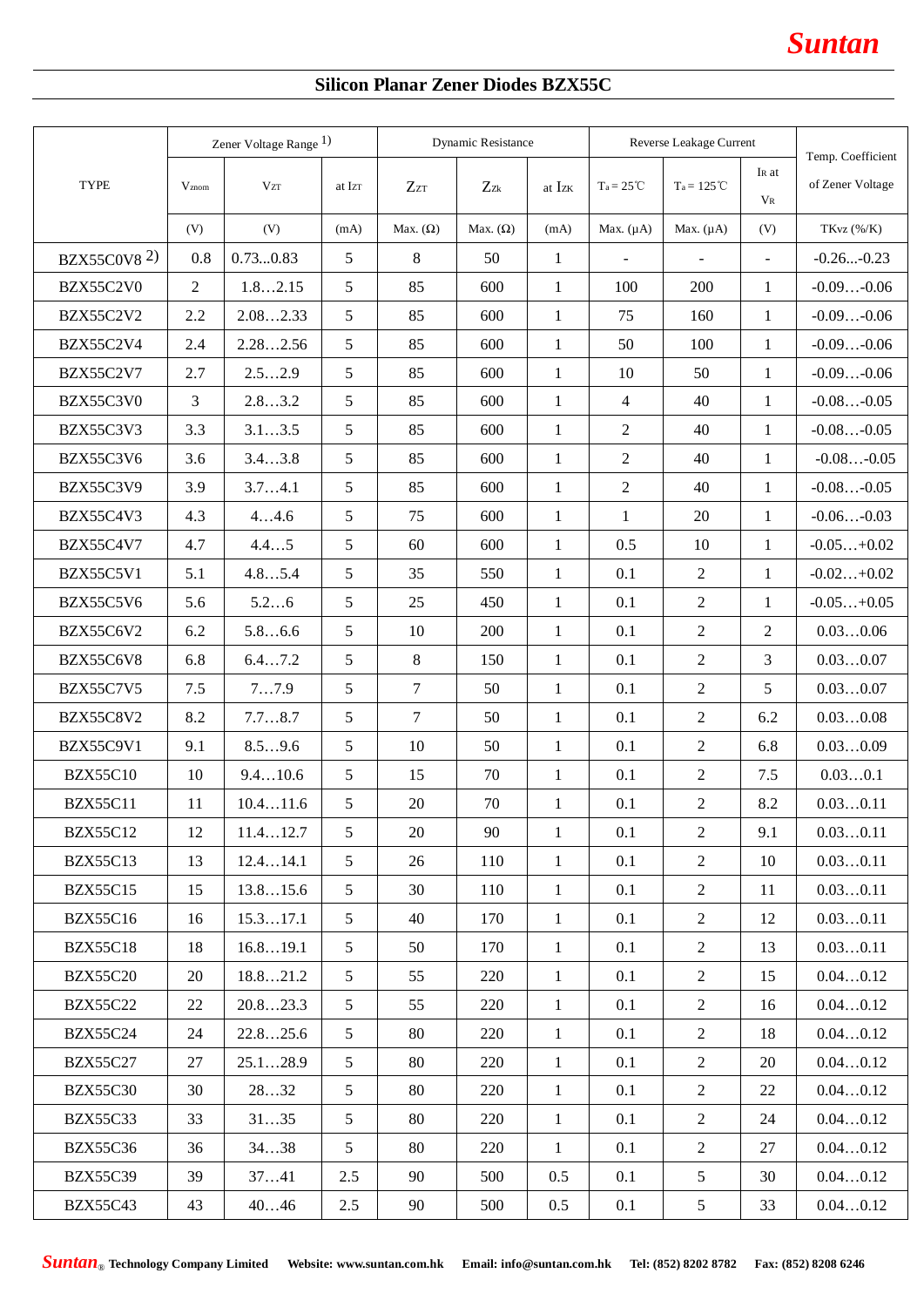# **Silicon Planar Zener Diodes BZX55C**

|                 | Zener Voltage Range <sup>1)</sup> |            |        | Dynamic Resistance |                 |        | Reverse Leakage Current |                |          | Temp. Coefficient |
|-----------------|-----------------------------------|------------|--------|--------------------|-----------------|--------|-------------------------|----------------|----------|-------------------|
| <b>TYPE</b>     | $V_{\rm znom}$                    | <b>VzT</b> | at Izr | $Z_{ZT}$           | $Z_{Zk}$        | at Izk | $T_a = 25^{\circ}C$     | $Ta = 125 °C$  | IR at VR | of Zener Voltage  |
|                 | (V)                               | (V)        | (mA)   | Max. $(\Omega)$    | Max. $(\Omega)$ | (mA)   | Max. $(\mu A)$          | Max. $(\mu A)$ | (V)      | $TKvz$ (%/K)      |
| <b>BZX55C47</b> | 47                                | 4450       | 2.5    | 110                | 600             | 0.5    | 0.1                     | 5              | 36       | 0.040.12          |
| <b>BZX55C51</b> | 51                                | 4854       | 2.5    | 125                | 700             | 0.5    | 0.1                     | 10             | 39       | 0.040.12          |
| <b>BZX55C56</b> | 56                                | 5260       | 2.5    | 135                | 700             | 0.5    | 0.1                     | 10             | 43       | 0.040.12          |
| <b>BZX55C62</b> | 62                                | 5866       | 2.5    | 150                | 1000            | 0.5    | 0.1                     | 10             | 47       | 0.040.12          |
| <b>BZX55C68</b> | 68                                | 6472       | 2.5    | <b>200</b>         | 1000            | 0.5    | 0.1                     | 10             | 51       | 0.040.12          |
| <b>BZX55C75</b> | 75                                | 7079       | 2.5    | 250                | 1000            | 0.5    | 0.1                     | 10             | 56       | 0.040.12          |

1) Tested with pulses tp =  $20$  ms.

2) The BZX55C0V8 is a silicon diode with operation in forward direction. Hence, the index of all parameters should be "F" instead of "Z". Connect the cathode lead to the negative pole.